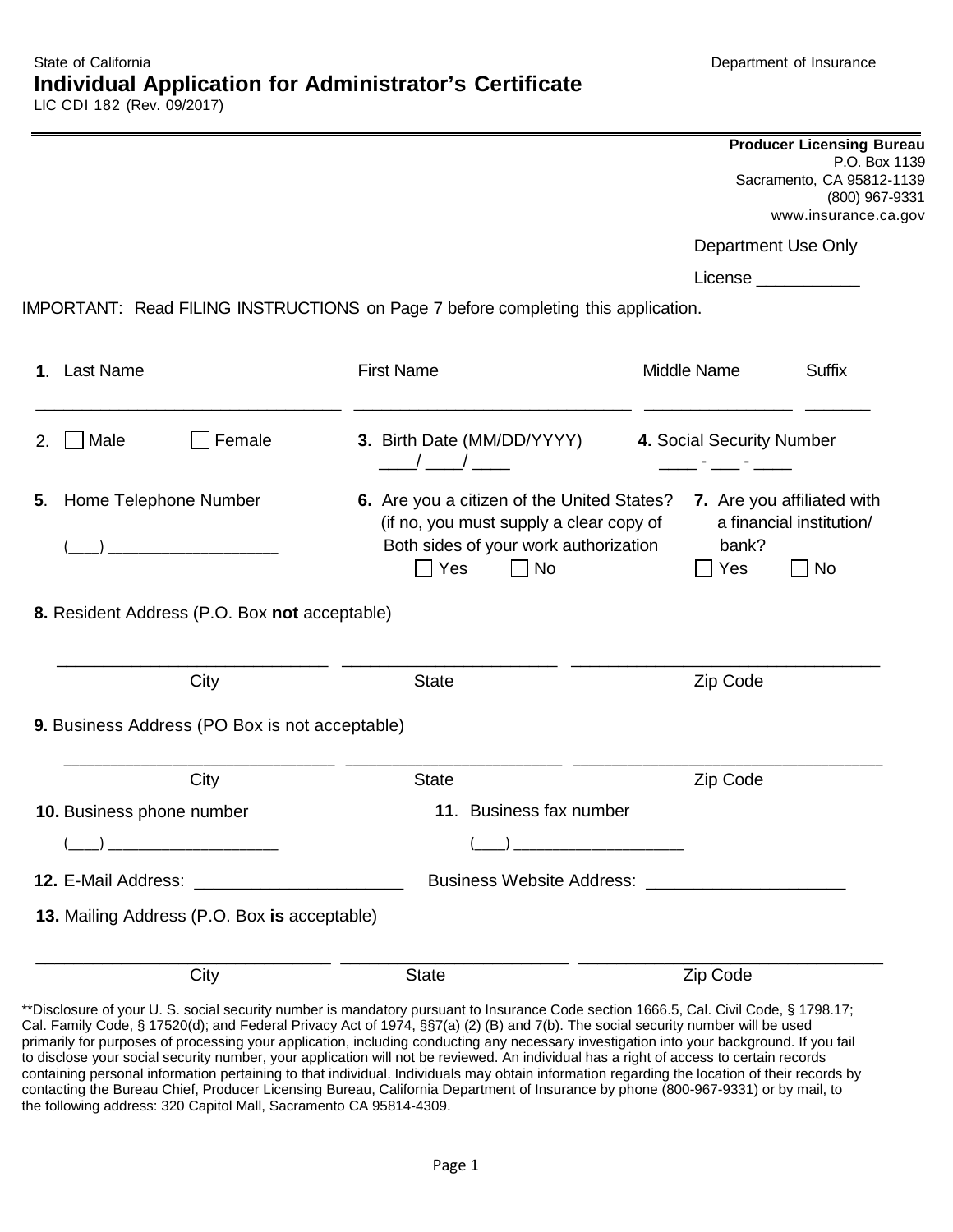**14**. Work/Personal History: Account for all time for the past five years. Give all employment experiences starting with your current employer working back five years. Include full and part-time work, self-employment, military service, unemployment, and full-time education. Attach separate sheet, if needed.

|       |        | From       | To         |                      |
|-------|--------|------------|------------|----------------------|
|       |        | Month Year | Month Year | <b>Position Held</b> |
| Name: |        |            |            |                      |
| City: | State: |            |            |                      |
| Name: |        |            |            |                      |
| City: | State: |            |            |                      |
| Name: |        |            |            |                      |
| City: | State: |            |            |                      |

No **Or have you ever held an insurance license as a resident in this state or any other state?**  Yes

### **If yes, complete the following (attach a separate sheet if needed):**

| Type of License | State or Province | Date License Held | Is License in Force? |
|-----------------|-------------------|-------------------|----------------------|
|                 |                   |                   |                      |
|                 |                   |                   |                      |
|                 |                   |                   |                      |

### **16.** AKA/Alias

| <b>TV: /\IVV/\IIUV</b>                                             |            |           |
|--------------------------------------------------------------------|------------|-----------|
| Are you now using or have you ever used any name other than shown? | $\Box$ Yes | $\Box$ No |
| If yes, list names, dates and reason(s) used:                      |            |           |

| Last                                                                                                                                                                       | First | Middle | Suffix | Dates Used | Reason Used        |  |
|----------------------------------------------------------------------------------------------------------------------------------------------------------------------------|-------|--------|--------|------------|--------------------|--|
| Last                                                                                                                                                                       | First | Middle | Suffix | Dates Used | <b>Reason Used</b> |  |
| 17.<br>Fictitious Names: Do you intend to use a fictitious (DBA) name?<br>Yes<br>No.<br>If yes, list the name: (This name must be approved by the Department prior to use) |       |        |        |            |                    |  |

\_\_\_\_\_\_\_\_\_\_\_\_\_\_\_\_\_\_\_\_\_\_\_\_\_\_\_\_\_\_\_\_\_\_\_\_\_\_\_\_\_\_\_\_\_\_\_\_\_\_\_\_\_\_\_\_\_\_\_\_\_\_\_\_\_\_\_\_\_\_\_\_\_\_\_\_\_\_\_\_\_\_\_\_\_\_\_\_\_\_\_\_\_\_\_\_\_\_\_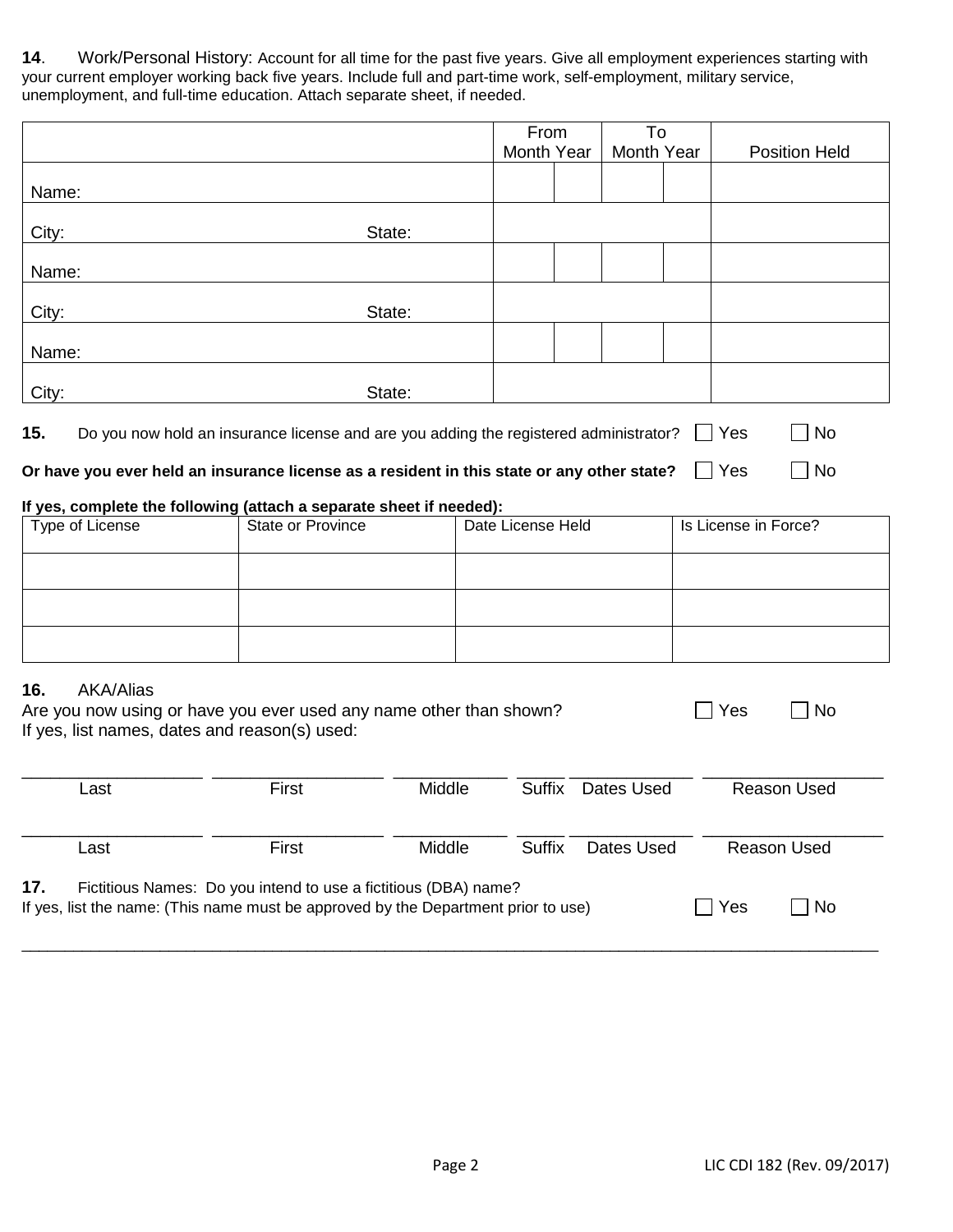## **Background Questions**

## **If you fail to fully disclose any information that is required or if you make a false statement, your application may be denied.**

Federal law (18 U.S.C. 1033) prohibits anyone who has been convicted of a felony involving dishonesty or a breach of trust or who has been convicted of **any** violation of 18 U.S.C. 1033 and 1034 from engaging in the business of insurance unless they have obtained the written consent of the Insurance Commissioner. It is a violation of this statute to engage in the business of insurance without the Commissioner's written consent. Further, it is a criminal offense for any person to willfully employ, or willfully permit, such "prohibited persons" to engage in the business of insurance without the required written consent.

A "Prohibited Person" may be an officer, director or employee of an insurance agency or an insurance company, an agent, solicitor, broker, consultant, third party administrator, managing general agent, or subcontractor representing an insurance agency or insurance company who engages in or transacts the business of insurance. If you have a "Prohibited Person" in your organization that meets this criteria and has been convicted of a felony involving dishonesty or a breach of trust or a violation of 18 U.S.C. 1033 and 1034, then the "Prohibited Person" must obtain written consent **prior to filing this application.** 

 **FROM THE COMMISSIONER.** If they have received consent, a copy of their consent letter must be attached to this home state. Instructions to apply for the written consent are available on the CDI's Web site at www.insurance.ca.gov **DO NOT SUBMIT THIS APPLICATION UNTIL THE PROHIBITED PERSON HAS FILED FOR WRITTEN CONSENT**  application. If you are applying for a non-resident license, attach a copy of the written consent letter issued by their

**18.** Have you ever been convicted of a felony?

 judge or jury; and/or ever entered a plea of guilty, nolo contendere or no contest. You must disclose all For the purpose of this application, you have been "convicted" if you were ever found guilty by verdict of a convictions, even if the charges were later dismissed or expunged, your guilty plea was withdrawn pursuant to Penal Code Section 1203.4, or you were placed on probation, received a suspended sentence or just ordered to pay a fine. If you fail to disclose all convictions, your application may be denied. You may exclude juvenile offenses tried in juvenile court.

If you answer "Yes" to this **background** question, you must attach to this application:

**a)** a written statement, with original signature, explaining the circumstances of each conviction or charge; and,

 resolution of the charges, probation and any final judgment. **b)** certified copies of the charging documents, and of the court documents which detail the conviction,

| 19a. Have you ever been convicted of a felony involving dishonesty or a breach of trust? | $\Box$ Yes | $\sqcap$ No |
|------------------------------------------------------------------------------------------|------------|-------------|
| 19b. If "Yes", have you received consent from the California Insurance Commissioner?     | $\Box$ Yes | $\sqcap$ No |

 were placed on probation, received a suspended sentence or just ordered to pay a fine. If For the purpose of this application, you have been "convicted" if you were ever found guilty by verdict of a judge or jury; and/or ever entered a plea of guilty, nolo contendere or no contest. You must disclose all convictions, even if the charges were later dismissed or expunged, your guilty plea was withdrawn pursuant to Penal Code Section 1203.4, or you you fail to disclose all convictions, your application may be denied. You may exclude juvenile offenses tried in juvenile court.

If you answered "Yes" to **background** question 18a, you must attach to this application:

**a)** a written statement, with original signature, explaining the circumstances of each conviction or charge; and,

 $\Box$  Yes  $\Box$  No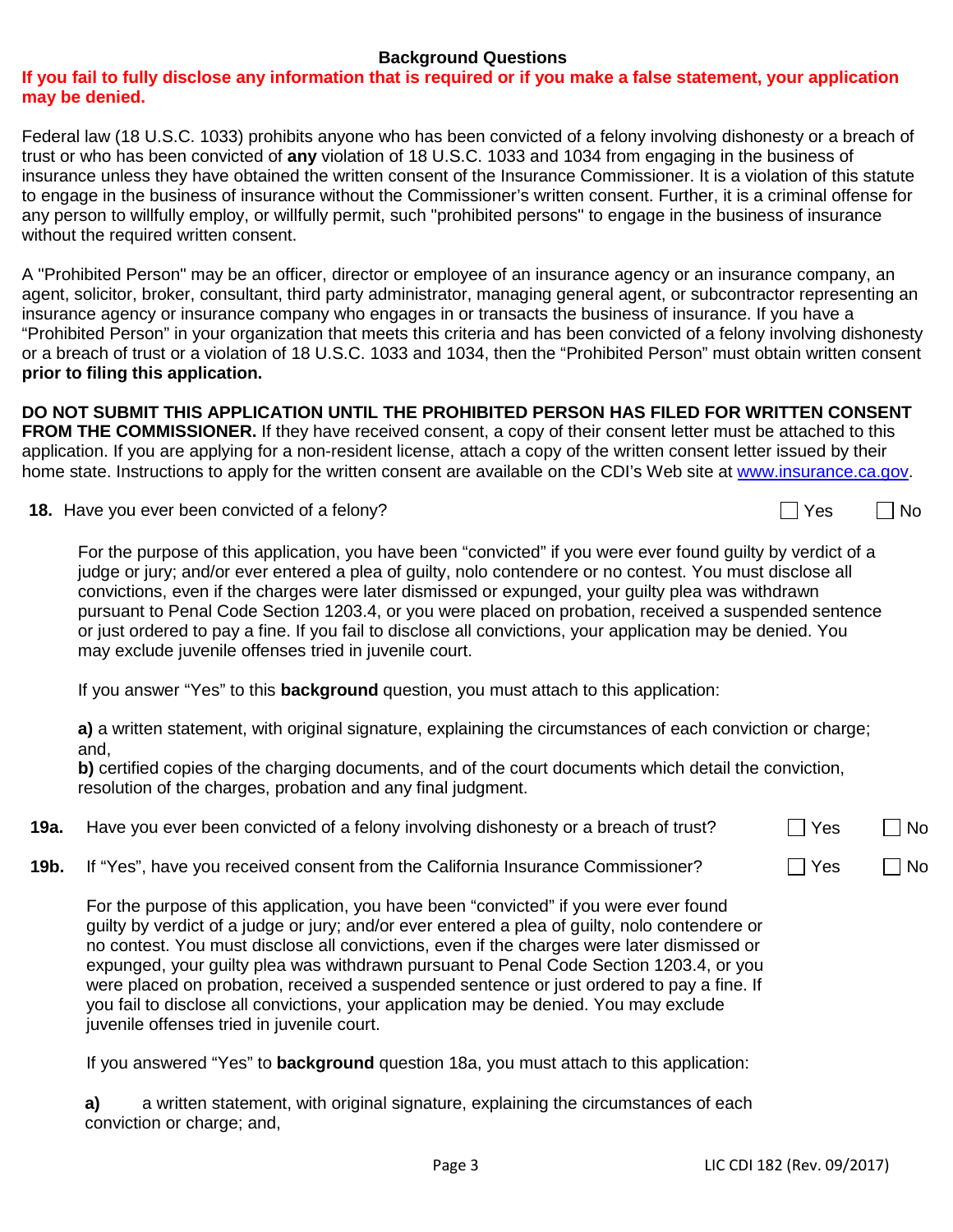|     | certified copies of the charging documents, and of the court documents which<br>b)<br>detail the conviction, resolution of the charges, probation and any final judgment.                                                                                                                                                                                                                                                                                                                                                                                                                                           |           |
|-----|---------------------------------------------------------------------------------------------------------------------------------------------------------------------------------------------------------------------------------------------------------------------------------------------------------------------------------------------------------------------------------------------------------------------------------------------------------------------------------------------------------------------------------------------------------------------------------------------------------------------|-----------|
| 20. | Have you ever been convicted of a misdemeanor?                                                                                                                                                                                                                                                                                                                                                                                                                                                                                                                                                                      | No<br>Yes |
|     | For the purpose of this application, you have been "convicted" if you were ever found<br>guilty by verdict of a judge or jury; and/or ever entered a plea of guilty, nolo contendere or<br>no contest. You must disclose all convictions, even if the charges were later dismissed or<br>expunged, your guilty plea was withdrawn pursuant to Penal Code Section 1203.4, or you<br>were placed on probation, received a suspended sentence or just ordered to pay a fine. If<br>you fail to disclose all convictions, your application may be denied. You may exclude<br>juvenile offenses tried in juvenile court. |           |
|     | If you answer "Yes" to this <b>background</b> question, you must attach to this application:                                                                                                                                                                                                                                                                                                                                                                                                                                                                                                                        |           |
|     | a)<br>a written statement, with original signature, explaining the circumstances of each<br>conviction or charge; and,<br>certified copies of the charging documents, and of the court documents which<br>b)<br>detail the conviction, resolution of the charges, probation and any final judgment.                                                                                                                                                                                                                                                                                                                 |           |
| 21. | Have you ever been convicted of a military offense?<br>Yes                                                                                                                                                                                                                                                                                                                                                                                                                                                                                                                                                          | No        |
|     | For the purpose of this application, you have been "convicted" if you were ever found guilty by<br>verdict of a judge or jury; and/or ever entered a plea of guilty, nolo contendere or no contest.<br>You must disclose all convictions, even if the charges were later dismissed or expunged, your<br>guilty plea was withdrawn pursuant to Penal Code Section 1203.4, or you were placed on<br>probation, received a suspended sentence or just ordered to pay a fine. If you fail to disclose all<br>convictions, your application may be denied. You may exclude juvenile offenses tried in juvenile<br>court. |           |
|     | If you answer "Yes" to this <b>background</b> question, you must attach to this application:                                                                                                                                                                                                                                                                                                                                                                                                                                                                                                                        |           |
|     | a)<br>a written statement, with original signature, explaining the circumstances of each<br>conviction or charge; and,<br>certified copies of the charging documents, and of the court documents which detail<br>b)<br>the conviction, resolution of the charges, probation and any final judgment.                                                                                                                                                                                                                                                                                                                 |           |
| 22. | Are you currently charged with committing a crime?                                                                                                                                                                                                                                                                                                                                                                                                                                                                                                                                                                  | No<br>Yes |
|     | "Crime" includes a felony, a misdemeanor or a military offense. You may exclude traffic<br>citations but should include driving offenses such as, but not limited to, reckless driving,<br>driving under the influence and driving with a suspended license.                                                                                                                                                                                                                                                                                                                                                        |           |
|     | If you answer "Yes" to this <b>background</b> question, you must attach to this application:                                                                                                                                                                                                                                                                                                                                                                                                                                                                                                                        |           |
|     | a written statement, with original signature, explaining the circumstances of each charge; and,<br>a)<br>certified copies of the charging documents.<br>b)                                                                                                                                                                                                                                                                                                                                                                                                                                                          |           |
| 23. | Have you ever been involved in an administrative proceeding (including matters with<br>the Department of Insurance) regarding any professional or occupational license?<br>Yes                                                                                                                                                                                                                                                                                                                                                                                                                                      | No        |
|     | For the purpose of this application, "Involved" means having a license censured, suspended,<br>revoked, cancelled, terminated; or being assessed a fine, placed on probation or surrendering<br>a license to resolve an administrative action. "Involved" also means being named a party to an<br>administrative or arbitration proceeding which is related to a professional or occupational<br>license. "Involved" also means having a license application denied or the act of withdrawing<br>LIC CDI 182 (Rev. 09/2017)<br>Page 4                                                                               |           |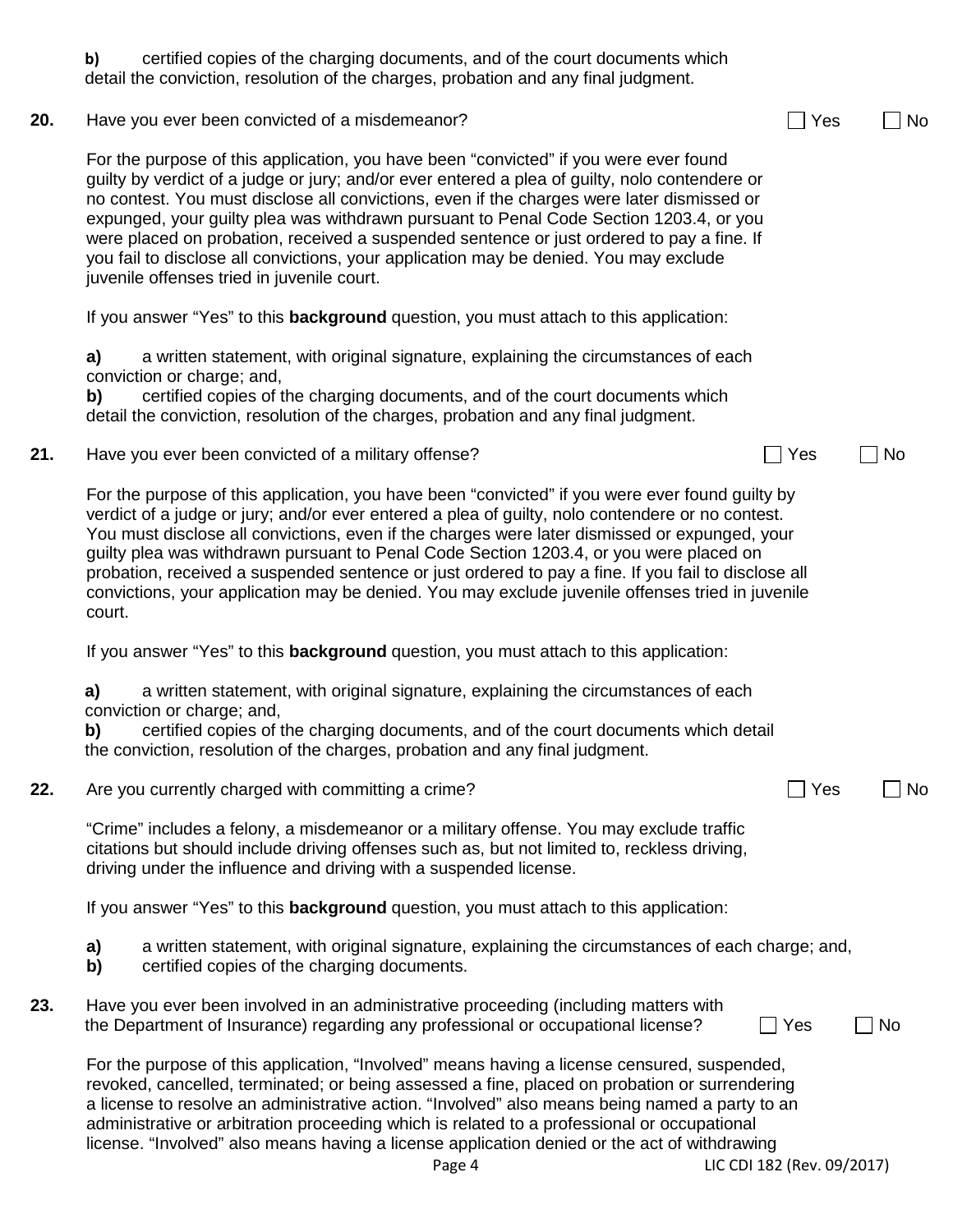|     | an application to avoid denial. You may exclude terminations due solely to noncompliance<br>with continuing education requirements or failure to pay a renewal fee.                                                                                                                                                                                                                                                                                                                                                                                                                                                                                                  |           |
|-----|----------------------------------------------------------------------------------------------------------------------------------------------------------------------------------------------------------------------------------------------------------------------------------------------------------------------------------------------------------------------------------------------------------------------------------------------------------------------------------------------------------------------------------------------------------------------------------------------------------------------------------------------------------------------|-----------|
|     | If you answer "Yes" to this <b>background</b> question, you must attach to this application:                                                                                                                                                                                                                                                                                                                                                                                                                                                                                                                                                                         |           |
|     | a written statement, with original signature, explaining the circumstances of each<br>a)<br>disciplinary incident; and,<br>b) certified copies of the Notice of Hearing or other document that states the charges<br>and allegations; and, of the document which demonstrates the resolution of the charges<br>or any final judgment.                                                                                                                                                                                                                                                                                                                                |           |
| 24. | Has any business in which you are or were an owner, partner, officer or director ever been<br>involved in an administrative proceeding (including matters with the Department of<br>Insurance) regarding any professional or occupational license?<br>Yes                                                                                                                                                                                                                                                                                                                                                                                                            | <b>No</b> |
|     | For the purpose of this application, "Involved" means having a license censured, suspended,<br>revoked, cancelled, terminated; or being assessed a fine, placed on probation or surrendering<br>a license to resolve an administrative action. "Involved" also means being named a party to an<br>administrative or arbitration proceeding which is related to a professional or occupational<br>license. "Involved" also means having a license application denied or the act of withdrawing<br>an application to avoid denial. You may exclude terminations due solely to noncompliance<br>with continuing education requirements or failure to pay a renewal fee. |           |
|     | If you answer "Yes" to this <b>background</b> question, you must attach to this application:                                                                                                                                                                                                                                                                                                                                                                                                                                                                                                                                                                         |           |
|     | a written statement, with original signature, explaining the circumstances of each<br>a)<br>disciplinary incident; and,<br>b) certified copies of the Notice of Hearing or other document that states the charges<br>and allegations; and, of the document which demonstrates the resolution of the charges<br>or any final judgment.                                                                                                                                                                                                                                                                                                                                |           |
| 25. | Has any demand been made or judgment rendered against you for any overdue monies<br>by any insurer, insured or producer, or have you ever been subject to a bankruptcy proceeding?<br>(Only include bankruptcies that involve funds held on behalf of others).<br>Yes                                                                                                                                                                                                                                                                                                                                                                                                | No        |
|     | If you answer "Yes," submit a statement, with an original signature, summarizing the details of the<br>indebtedness and arrangements for repayment, and/or type and location of bankruptcy.                                                                                                                                                                                                                                                                                                                                                                                                                                                                          |           |
| 26. | Have you ever been notified by any jurisdiction of any delinquent tax obligation that<br>is not the subject of a repayment agreement?<br>Yes                                                                                                                                                                                                                                                                                                                                                                                                                                                                                                                         | No        |
|     | If you answer "Yes," identify the jurisdiction(s):                                                                                                                                                                                                                                                                                                                                                                                                                                                                                                                                                                                                                   |           |
| 27. | Are you currently a party to or have you ever been found liable in any lawsuit or arbitration<br>Proceeding involving allegations of fraud, misappropriation or conversion of funds,<br>misrepresentation or breach of fiduciary duty?<br>Yes                                                                                                                                                                                                                                                                                                                                                                                                                        | No        |
|     | If you answer "Yes," you must attach to this application:                                                                                                                                                                                                                                                                                                                                                                                                                                                                                                                                                                                                            |           |
|     | a written statement, with original signature, summarizing the details of each incident;<br>a)<br>copy of the Petition, Complaint, or other document that commenced the lawsuit or<br>b)<br>arbitration; and<br>a copy of the official document which demonstrates the resolution of the charges or any<br>c)                                                                                                                                                                                                                                                                                                                                                         |           |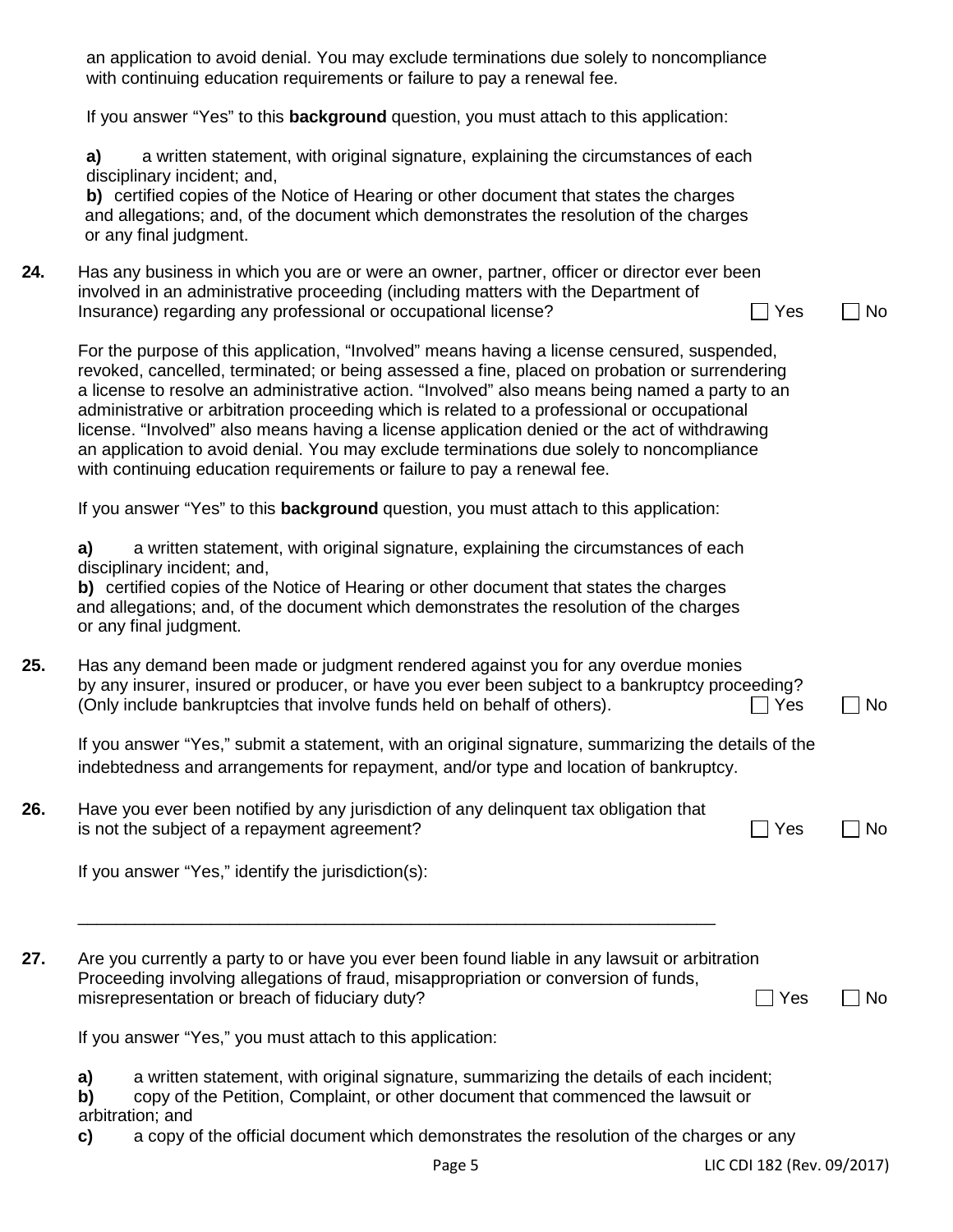final judgment.

**28.** Have you or any business in which you are or were an owner, partner, officer or director ever had an insurance agency contract or any other business relationship with an insurance company terminated for any alleged misconduct?

 $\Box$  Yes  $\Box$  No

If you answer "Yes," you must attach to this application:

**a)** a written statement, with original signature, summarizing the details of each incident and explaining why you feel this incident should not prevent you from receiving an insurance license; and,

- **b)** copies of any relevant documents.
- **29.** I apply for a Certificate of Registration as an Administrator(s) pursuant to the provisions of Chapter 5A, Part 2, Division 1 of the Insurance Code of the State of California, and I certify (or declare) under penalty of perjury that I have read the foregoing application and know the contents thereof and that each statement therein made is full, true and correct. I understand that pursuant to Sections 1668(h) and 1738 of the California Insurance Code, any false statement may subject my application to denial and may subject my Certificate of Registration to suspension or revocation.

 Further, pursuant to Insurance Code Sections 1703 and 1733, I authorize disclosure to the Insurance Commissioner of all financial institution records of any and all fiduciary accounts for the duration of the terms of this Certificate of Registration.

All fees are filing fees and are not refundable, whether the application is acted upon or an examination taken.

| Signature                |    |    |
|--------------------------|----|----|
| Relationship/Title_      |    |    |
| Executed this ___ day of | 20 | at |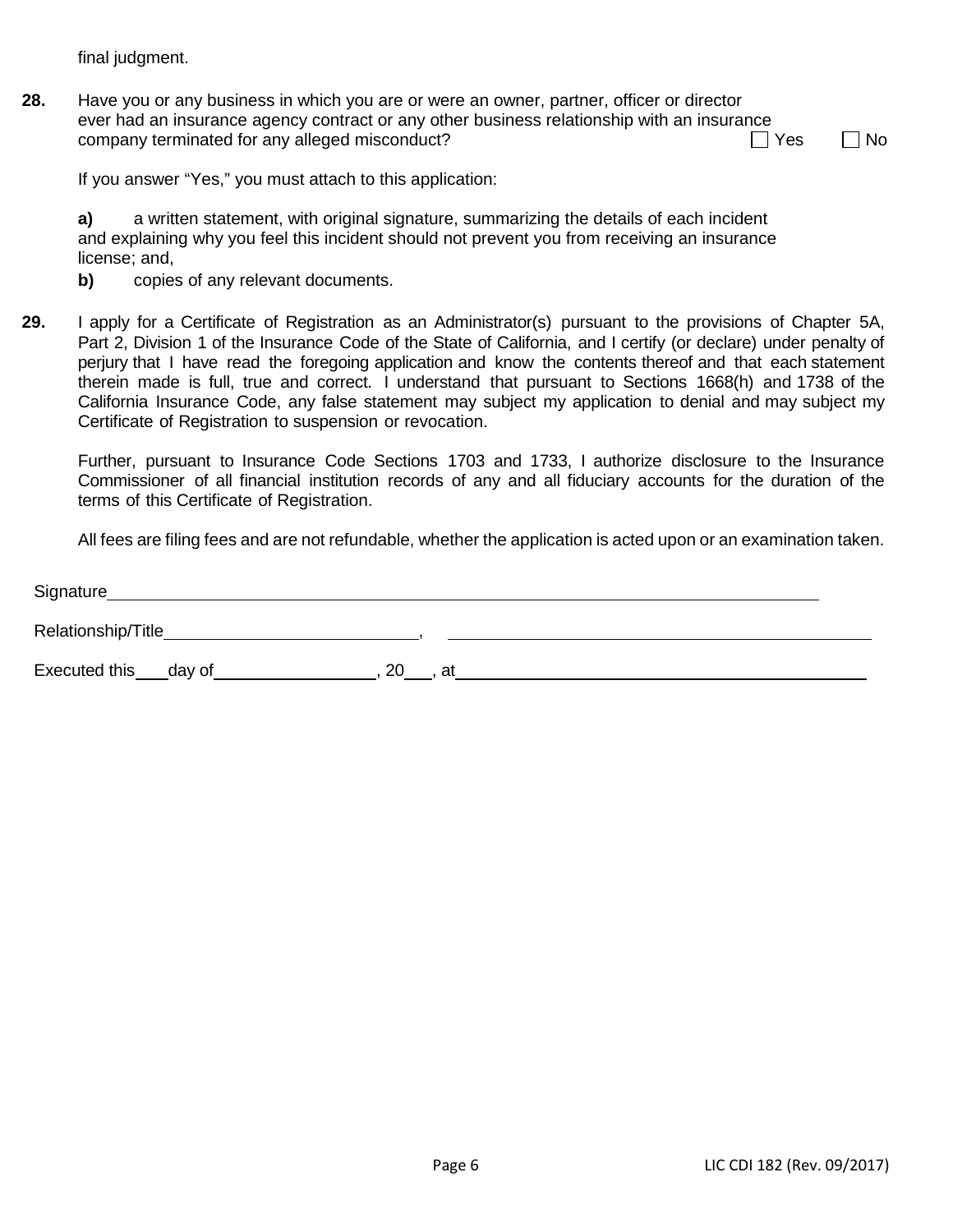# **NOTICE:** INFORMATION COLLECTION AND ACCESS

 Board to share taxpayer information and requires the licensee to pay his or her state tax obligation. Section 31 also states that the Section 31(e) of the California Business and Professional Code allows the State Board of Equalization and the Franchise Tax license may be suspended if the state tax obligation is not paid.

licensees, and of responding to requests for this information made by child support agencies. Section 1798.17 of the California Civil Code requires the following information to be provided when collecting information from individuals to determine compliance with the group and corporate practice provisions of the law, and to establish positive identification, to match the names of the certified list provided by the Department of Child Support Services to applicants and

licensees, and of responding to requests for this information made by child support agencies.<br>The Governor's Executive Order B-22-76 requires the following information to be provided when collecting information from individuals:

 AGENCY NAME California Department of Insurance

TITLE OF OFFICIAL RESPONSIBLE FOR INFORMATION MAINTENANCE: Chief, Producer Licensing Bureau

 California Department of Insurance, 320 Capitol Mall, and Sacramento, CA 95814-4309 ADDRESS

 TELEPHONE NUMBER (800) 967-9331

 AUTHORITY WHICH AUTHORIZES THE MAINTENANCE OF THE INFORMATION California Insurance Code, Chapters 5, 6, 7, 8 -- Part 2, Division 1

 THE CONSEQUENCES, IF ANY, OF NOT PROVIDING ALL OR ANY PART OF THE REQUESTED INFORMATION: Delay or non-issuance of Certificate of Registration applied for.

 THE PRINCIPAL PURPOSES(S) FOR WHICH THE INFORMATION IS TO BE USED: Evaluation of Certificate of Registration application.

 NATURAL PERSONS HAVE THE RIGHT TO REVIEW FILES MAINTAINED ON THEM BY THE DEPARTMENT, UNLESS THE INFORMATION IS EXEMPTED UNDER SECTION 4 OF SAID EXECUTIVE ORDER.

## FILING INSTRUCTIONS

 RE: "Applicant name" Enter full legal name. If no middle name, enter (NMN). If any part of your legal name is an initial only, place parentheses around such initial.

 RE: "Address information" Do not enter the work "same" in any address area. Enter the appropriate address. P.O. available to the public. It is the applicant's/licensee/s responsibility to immediately notify the department of any change Box is not acceptable for a resident or business address. Business and mailing addresses are public record and are in address.

 RE: "AKA/Alas" List previously and currently used aliases and maiden names, if any. If you are currently using an "also known as" (AKA) name, which you desire to be noted on record, so state. Abbreviations of true name or "nick" names are not acceptable.

 RE: "Background questions" If you answer "yes" to any of these questions, you must submit a signed statement, with your original signature summarizing the details of each event. You must also provide the additional certified documentation described with each question.